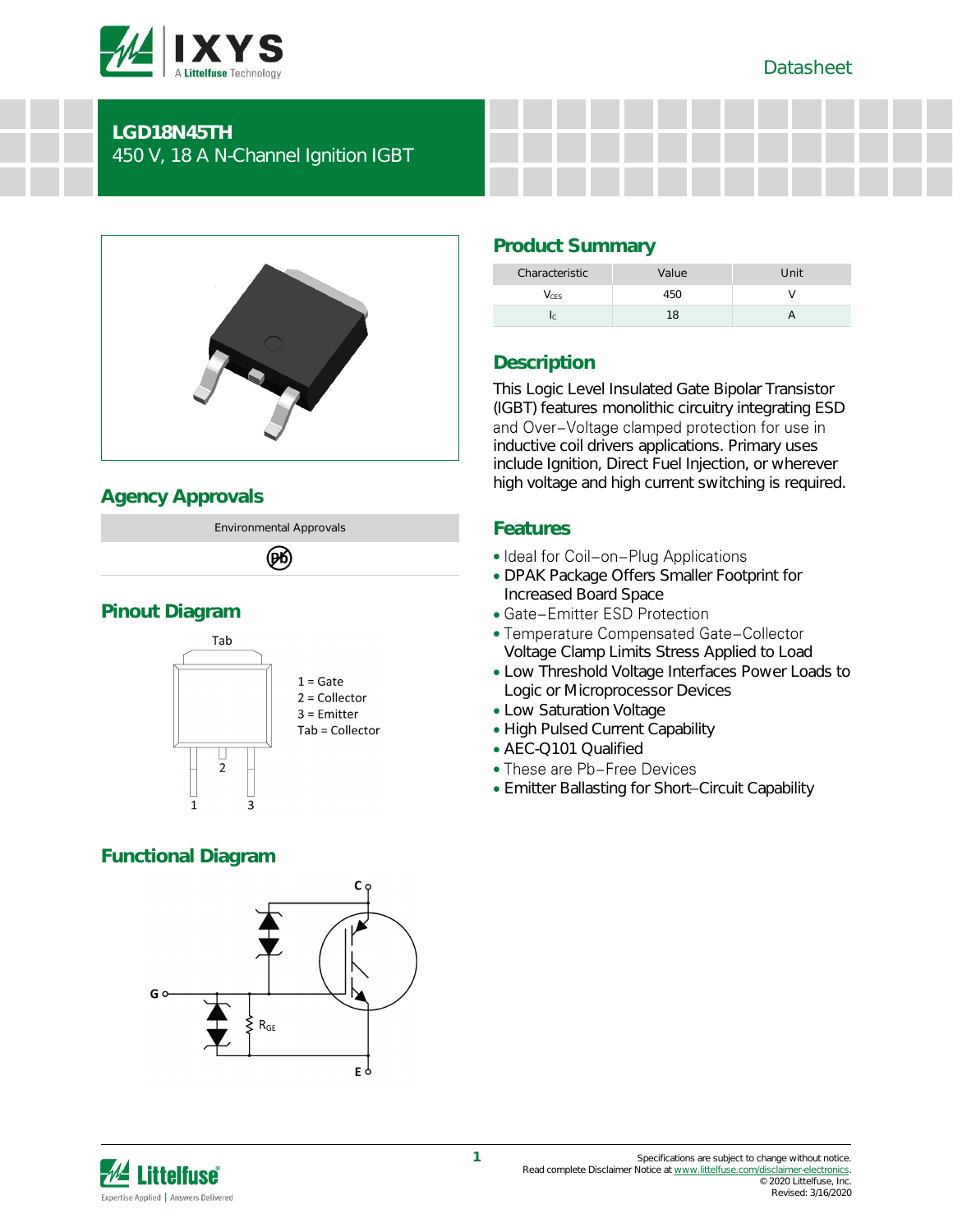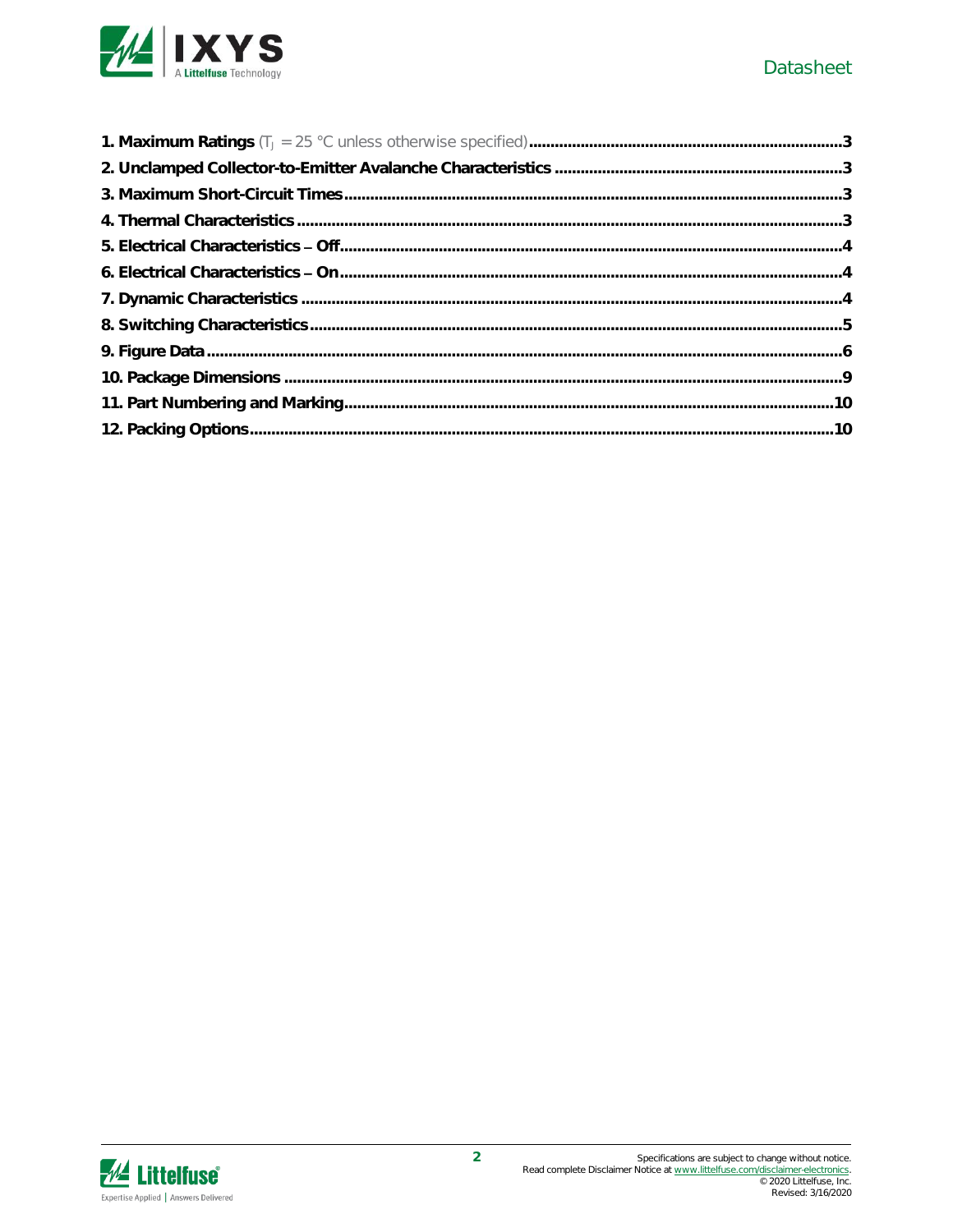

### 1. **Maximum Ratings** (T<sub>J</sub> = 25 °C unless otherwise specified)

| Characteristic                          | Conditions                     | Symbol                  | Value           | Unit         |
|-----------------------------------------|--------------------------------|-------------------------|-----------------|--------------|
| Collector-Emitter Voltage               | $\overline{\phantom{a}}$       | $V_{CES}$               | 500             | $V_{DC}$     |
| Gate-Gate Voltage                       |                                | $V_{CER}$               | 500             | $V_{DC}$     |
| Gate-Emitter Voltage                    | $\overline{\phantom{a}}$       | $V_{GE}$                | 18              | $V_{DC}$     |
| Collector Current - Continuous          | $T_c = 25 °C$                  |                         | 18              | $A_{DC}$     |
| Collector Current - Pulsed              |                                | $\mathsf{I}_\mathsf{C}$ | 50              | $A_{AC}$     |
| ESD - Human Body Model                  | $R = 1500 \Omega$ , C = 100 pF | <b>ESD</b>              | 8.0             | kV           |
| ESD - Machine Model                     | $R = 0 \Omega$ , $C = 200 pF$  |                         | 400             | V            |
|                                         | $T_c = 25 °C$                  | P <sub>D</sub>          | 115             | W            |
| <b>Total Power Dissipation</b>          | Derating for $> 25$ °C         |                         | 0.77            | W/°C         |
| Operating and Storage Temperature Range |                                | $T_J$ , $T_{stq}$       | $-55$ to $+175$ | $^{\circ}$ C |

### **2. Unclamped Collector-to-Emitter Avalanche Characteristics**

| Characteristic                                                                                                                     | Symbol          | Value | Unit |
|------------------------------------------------------------------------------------------------------------------------------------|-----------------|-------|------|
| Single Pulse Collector-to-Emitter Avalanche Energy                                                                                 |                 |       |      |
| $V_{\text{CC}} = 50$ V, $V_{\text{GE}} = 5.0$ V, $P_{\text{k}}I_{\text{L}} = 26.0$ A, L = 1.0 mH, Starting T <sub>J</sub> = 25 °C  |                 | 338   |      |
| $V_{\text{CC}} = 50$ V, $V_{\text{GE}} = 5.0$ V, $P_{\text{k}}I_{\text{L}} = 10.0$ A, L = 8.4 mH, Starting T <sub>J</sub> = 25 °C  | E <sub>AS</sub> | 420   | mJ   |
| $V_{\text{CC}} = 50$ V, $V_{\text{GE}} = 5.0$ V, $P_{\text{k}}I_{\text{L}} = 15.4$ A, L = 2.0 mH, Starting T <sub>J</sub> = 150 °C |                 | 237   |      |
| $V_{\text{cc}} = 50$ V, $V_{\text{GE}} = 5.0$ V, $P_{\text{k}}L = 5.7$ A, $L = 15.2$ mH, Starting T <sub>J</sub> = 150 °C          |                 | 247   |      |

# **3. Maximum Short-Circuit Times**

| Characteristic                                                        | Symbol       | Value  | Unit    |
|-----------------------------------------------------------------------|--------------|--------|---------|
| Short Circuit Withstand Time 1 ( $T_A = 105 °C$ ) <sup>1</sup>        | $t_{sc.1-1}$ | 1000   | μs      |
| Short Circuit Withstand Time 1 ( $T_A = 150 °C$ ) <sup>1</sup>        | $t_{sc.1-2}$ | 800    | $\mu$ s |
| Short Circuit Withstand Time 2 ( $T_A = 105 \degree C$ ) <sup>2</sup> | $t_{sc.2-1}$ | 5.0    | ms      |
| Short Circuit Withstand Time 2 ( $T_A = 150 °C$ ) <sup>2</sup>        | $t_{sc.2-2}$ | $\cup$ | ms      |

Footnote 1: See Figure 17, 3 pulses with 10 ms period

Footnote 2: See Figure 18, 3 pulses with 10 ms period

## **4. Thermal Characteristics**

| Characteristic                                                                | Symbol    | Value | Unit |
|-------------------------------------------------------------------------------|-----------|-------|------|
| Thermal Resistance, Junction to Case                                          | Reic      | 1.3   | °C/W |
| Thermal Resistance, Junction to Ambient (DPAK) <sup>3</sup>                   | $R_{AIA}$ | 95    | °C/W |
| Maximum Lead Temperature for Soldering Purposes, 1/8" from case for 5 seconds |           | 275   | °С   |

Footnote 3: When surface mounted to an FR4 board using the minimum recommended pad size

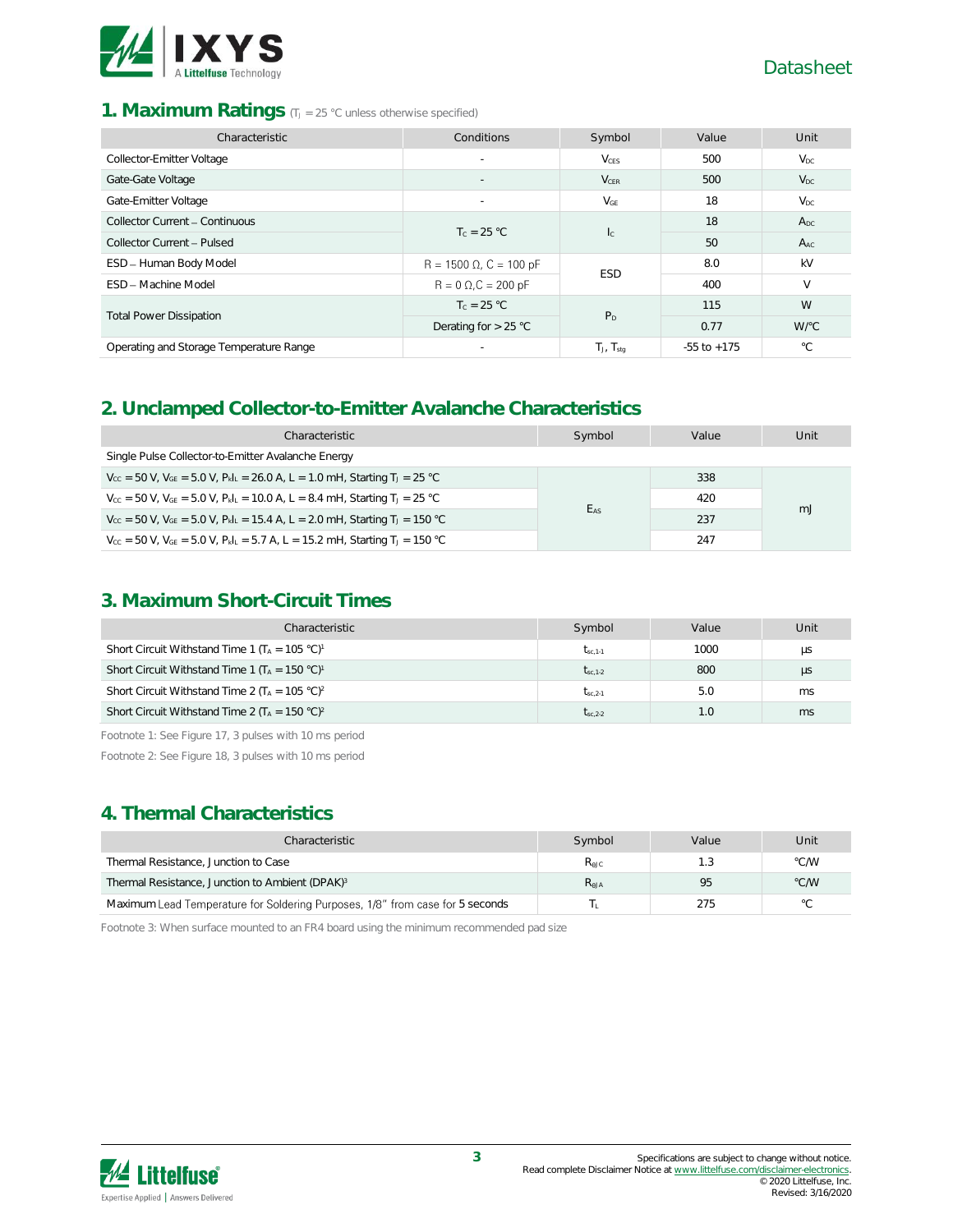

# **5. Electrical Characteristics Off**

| Characteristic                               | Symbol<br>Conditions |                                  | Temperature                       | Value                    |                          |                 | Unit            |
|----------------------------------------------|----------------------|----------------------------------|-----------------------------------|--------------------------|--------------------------|-----------------|-----------------|
|                                              |                      |                                  |                                   | Min                      | Typ                      | Max             |                 |
| Collector-Emitter Clamp Voltage              | $BV_{CFS}$           | $I_c = 2.0$ mA                   | $T_1 = -40$ °C to 150 °C          | 430                      | 455                      | 470             | $V_{DC}$        |
|                                              |                      | $c = 10$ mA                      |                                   | 440                      | 475                      | 500             |                 |
| Zero Gate Voltage Collector Current          |                      | $V_{CE} = 15 V$ , $V_{GE} = 0 V$ | $T_1 = 25 °C$                     | $\overline{\phantom{a}}$ | $\overline{\phantom{a}}$ | 2.0             |                 |
|                                              |                      |                                  | $T_J = 25 °C$                     | $\overline{\phantom{a}}$ | 0.5                      | 20              |                 |
|                                              | $l_{\text{CES}}$     | $V_{CE}$ = 350 V, $V_{GE}$ = 0 V | $T_J = 150 °C$                    | $\overline{\phantom{a}}$ | 75                       | 250             | $\mu A_{DC}$    |
|                                              |                      |                                  | $T_J = -40 °C$                    | $\overline{\phantom{a}}$ | 0.2                      | 10 <sup>°</sup> |                 |
|                                              | $I_{FCS}$            | $V_{CE} = -24 V$                 | $T_1 = 25 °C$                     | $\sim$                   | 0.7                      | 1.0             | mA              |
| Reverse Collector-Emitter Leakage<br>Current |                      |                                  | $T_J = 150 °C$                    | $\sim$                   | 12                       | 25              |                 |
|                                              |                      |                                  | $T_1 = -40 °C$                    | $\sim$                   | 0.1                      | 1.0             |                 |
|                                              |                      |                                  | $T_J = 25 °C$                     | 24                       | 27                       | 30              |                 |
| Reverse Collector-Emitter Clamp<br>Voltage   | $BV_{CES(R)}$        | $I_c = -75$ mA                   | $T_J = 150 °C$                    | 26                       | 29                       | 33              | V <sub>DC</sub> |
|                                              |                      |                                  | $T_J = -40 °C$                    | 23                       | 26                       | 29              |                 |
| Gate-Emitter Clamp Voltage                   | <b>BVGES</b>         | $I6 = 5.0 mA$                    | $T_{\text{J}} = -40$ °C to 150 °C | 11                       | 13                       | 15              | V <sub>DC</sub> |
| Gate-Emitter Leakage Current                 | $I_{GFS}$            | $V_{GF} = \pm 10 V$              | $T_1 = -40$ °C to 150 °C          | 384                      | 590                      | 700             | $\mu A_{DC}$    |
| <b>Gate-Emitter Resistor</b>                 | $R_{GE}$             | $\sim$                           | $T_1 = -40$ °C to 150 °C          | 10                       | 16                       | 26              | $k\Omega$       |
| <b>Gate Resistor</b>                         | R <sub>G</sub>       |                                  | $T_1 = -40$ °C to 150 °C          | $\sim$                   | 70                       | $\sim$          | $\Omega$        |

# **6.** Electrical Characteristics - On

| Characteristic                                  | Symbol       | Conditions                           | Temperature              | Value                    |            |                          | Unit        |
|-------------------------------------------------|--------------|--------------------------------------|--------------------------|--------------------------|------------|--------------------------|-------------|
|                                                 |              |                                      |                          | <b>Min</b>               | <b>Typ</b> | Max                      |             |
|                                                 |              |                                      | $T_1 = 25 °C$            | 1.1                      | 1.56       | 1.9                      |             |
| Gate Threshold Voltage                          | $V_{GE(th)}$ | $I_c = 1.0$ mA,<br>$V_{GF} = V_{CF}$ | $T_1 = 150 °C$           | 0.75                     | 1.08       | 1.4                      | $V_{DC}$    |
|                                                 |              |                                      | $T_1 = -40 °C$           | 1.2                      | 1.75       | 2.1                      |             |
| Threshold Temperature Coefficient<br>(Negative) | $\sim$       |                                      | $\sim$                   | $\overline{\phantom{a}}$ | 3.5        | $\overline{\phantom{a}}$ | $mV$ °C     |
|                                                 |              | $I_c = 7.0$ A, $V_{CF} = 4.5$ V      | $T_1 = -40$ °C to 150 °C | 1.10                     | 1.84       | 2.30                     |             |
|                                                 |              | $I_C = 7.0$ A, $V_{GF} = 4.0$ V      | $T_1 = -40$ °C to 150 °C | 1.15                     | 1.89       | 2.35                     |             |
|                                                 |              | $I_c = 7.0$ A, $V_{GF} = 3.7$ V      | $T_1 = -40$ °C to 150 °C | 1.20                     | 1.93       | 2.50                     |             |
| Collector-Emitter On-Voltage                    | $V_{CE(on)}$ | $I_c = 10$ A, $V_{GE} = 4.5$ V       | $T_1 = -40$ °C to 150 °C | 1.45                     | 2.07       | 2.65                     | $V_{DC}$    |
|                                                 |              | $I_c = 10$ A. $V_{GF} = 4.0$ V       | $T_1 = -40$ °C to 150 °C | 1.50                     | 2.13       | 2.80                     |             |
|                                                 |              | $I_c = 10$ A, $V_{GE} = 3.7$ V       | $T_1 = -40$ °C to 150 °C | 1.55                     | 2.19       | 2.85                     |             |
|                                                 |              | $I_c = 10$ mA, $V_{GE} = 4.5$ V      | $T_1 = -40$ °C to 150 °C | $\sim$                   | 0.65       | 1.00                     |             |
| Forward Transconductance                        | qfs          | $V_{CS} = 5.0 V$ , $I_C = 6.0 A$     | $T_1 = -40$ °C to 150 °C | 6.0                      | 14         | 25                       | <b>Mhos</b> |

# **7. Dynamic Characteristics**

| Characteristic              | Symbol<br><b>Conditions</b> | Temperature                                                       | Value |                                               |     | Unit |     |    |
|-----------------------------|-----------------------------|-------------------------------------------------------------------|-------|-----------------------------------------------|-----|------|-----|----|
|                             |                             |                                                                   |       | Min                                           | Typ | Max  |     |    |
| Input Capacitance           | Ciss                        | $V_{\text{cc}} = 25 V$ , $V_{\text{GE}} = 0 V$ ,<br>$f = 1.0$ MHz |       | 400                                           | 780 | 1000 |     |    |
| Output Capacitance          | C <sub>oss</sub>            |                                                                   |       | $\Gamma_1 = -40 \degree C$ to 150 $\degree C$ | 50  | 72   | 100 | pF |
| <b>Transfer Capacitance</b> | $C_{RSS}$                   |                                                                   |       |                                               |     | 10   |     |    |

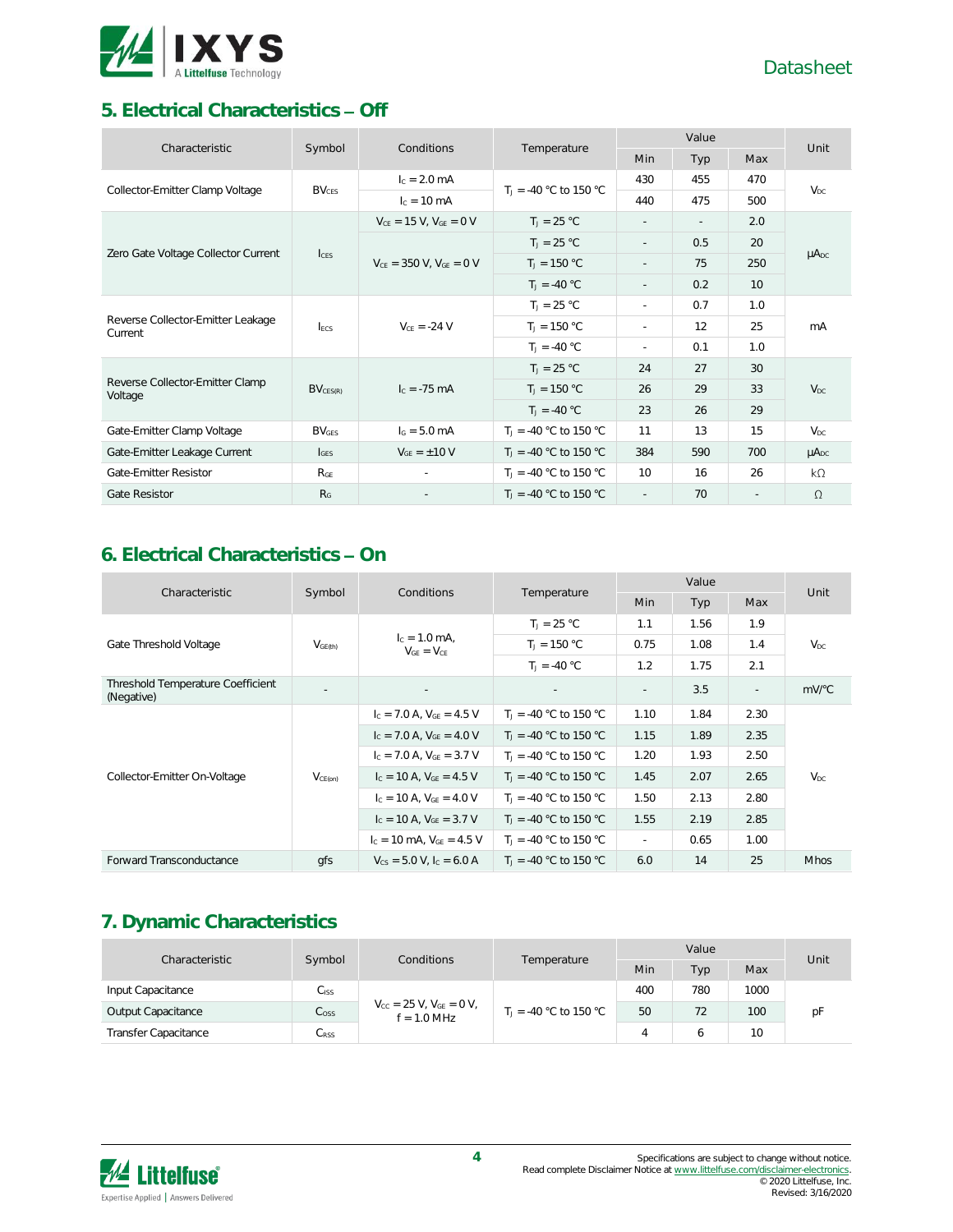

# **8. Switching Characteristics**

| Characteristic      | Symbol<br>Conditions | Temperature                                                                                                          | Value         |     |      | Unit |    |
|---------------------|----------------------|----------------------------------------------------------------------------------------------------------------------|---------------|-----|------|------|----|
|                     |                      |                                                                                                                      |               | Min | Typ  | Max  |    |
| Turn-off Delay Time | $t_{\text{d(off)}}$  | $V_{\text{cc}} = 300$ V, $V_{\text{GF}} = 0$ V,<br>$R_G = 1.0 k\Omega$ , $R_L = 46 \Omega$                           | $T_1 = 25 °C$ | 1.0 | 2.9  | 12   | μs |
| Fall Time           | $t_f$                | $V_{\text{CC}} = 300 \text{ V}$ . $V_{\text{GF}} = 5 \text{ V}$ .<br>$R_G = 1.0 \text{ k}\Omega$ , $R_L = 46 \Omega$ |               | 1.0 | 2.5  | 7.0  |    |
| Turn-on Delay Time  | $t_{d(on)}$          | $V_{CC} = 14 V. V_{GF} = 5 V.$<br>$R_G = 1.0 k\Omega$ , $R_L = 1 \Omega$                                             | $T_1 = 25 °C$ | 0.1 | 0.42 | 1.4  |    |
| <b>Rise Time</b>    | $t_{r}$              | $V_{CC} = 14 V. V_{GF} = 5 V.$<br>$RG = 1.0 k\Omega$ , $RI = 1 \Omega$                                               |               | 1.0 | 2.5  | 9.0  | μs |

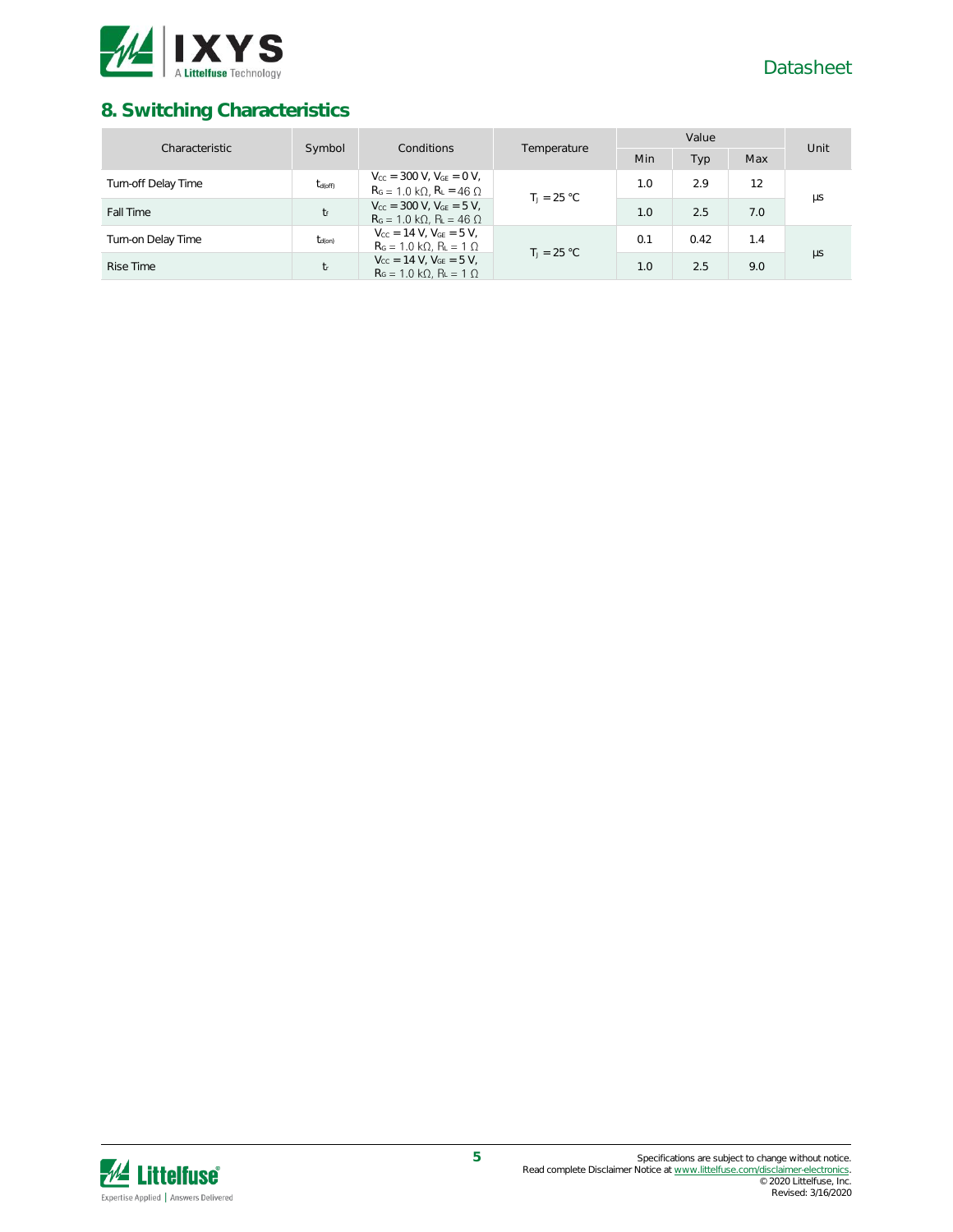

Datasheet

### **9. Figure Data**



### **Figure 3. Output Characteristics (T<sup>J</sup> = 150 °C) Figure 4. Transfer Characteristics**



**Figure 5. Collector-Emitter Saturation Voltage vs. Junction Temperature**



### **Figure 1. Output Characteristics (T<sup>J</sup> = 25 °C) Figure 2. Output Characteristics (T<sup>J</sup> = -40 °C)**









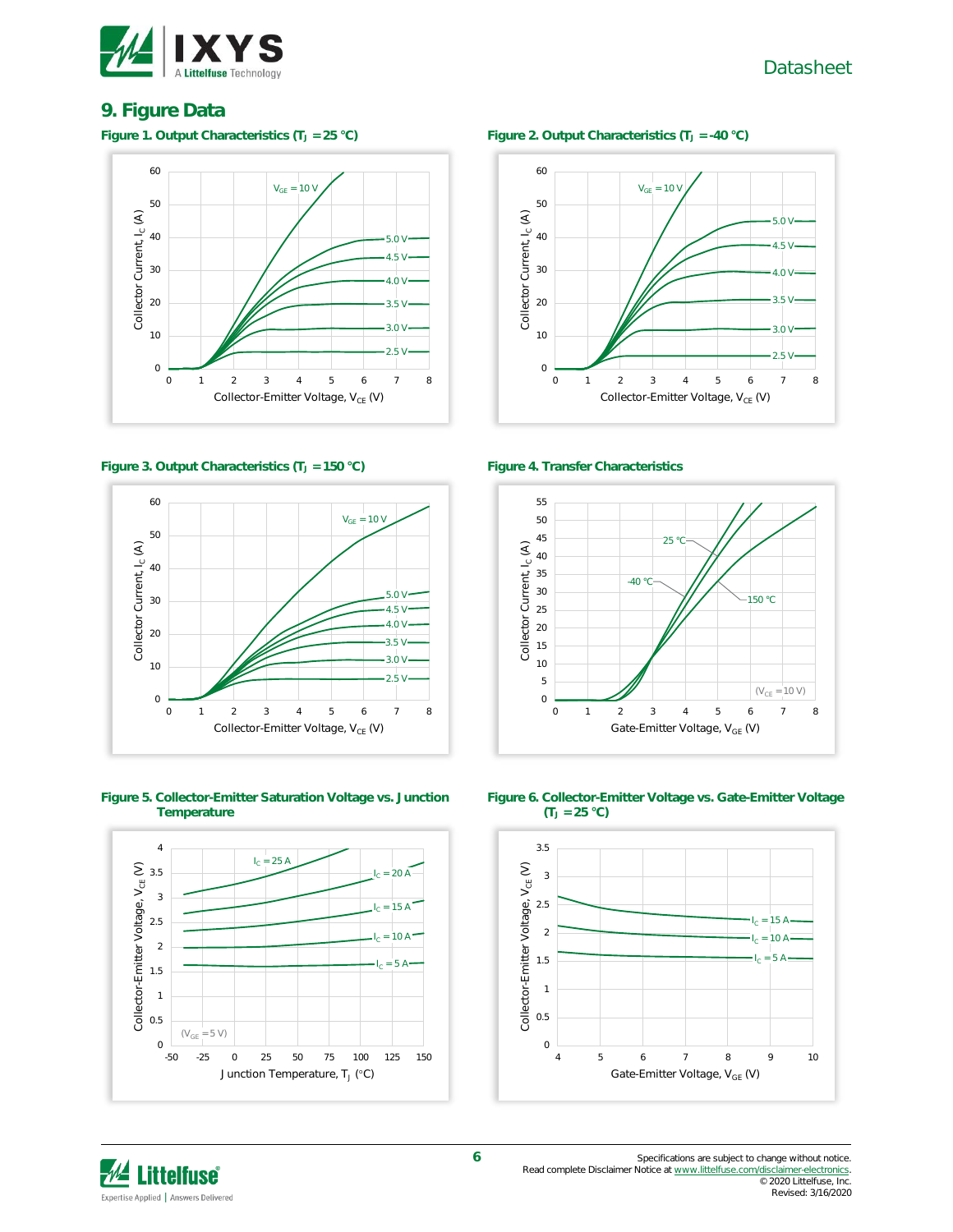

# Datasheet

# **Figure 7. Collector-Emitter Voltage vs. Gate-Emitter Voltage**





0 20 40 60 80 100 120 140 160 180 200

Collector-Emitter Voltage, V<sub>CE</sub> (V)

**(T<sup>J</sup> = 150 °C) Figure 8. Capacitance Variation**

**Figure 10. Minimum Open Secondary Latch Current vs. Inductance**



### **Figure 9. Gate Threshold Voltage vs. Temperature**



# **Figure 11. Typical Open Secondary Latch Current vs.**



### **Figure 12. Inductive Switching Fall Time vs. Temperature**





© 2020 Littelfuse, Inc. Revised: 3/16/2020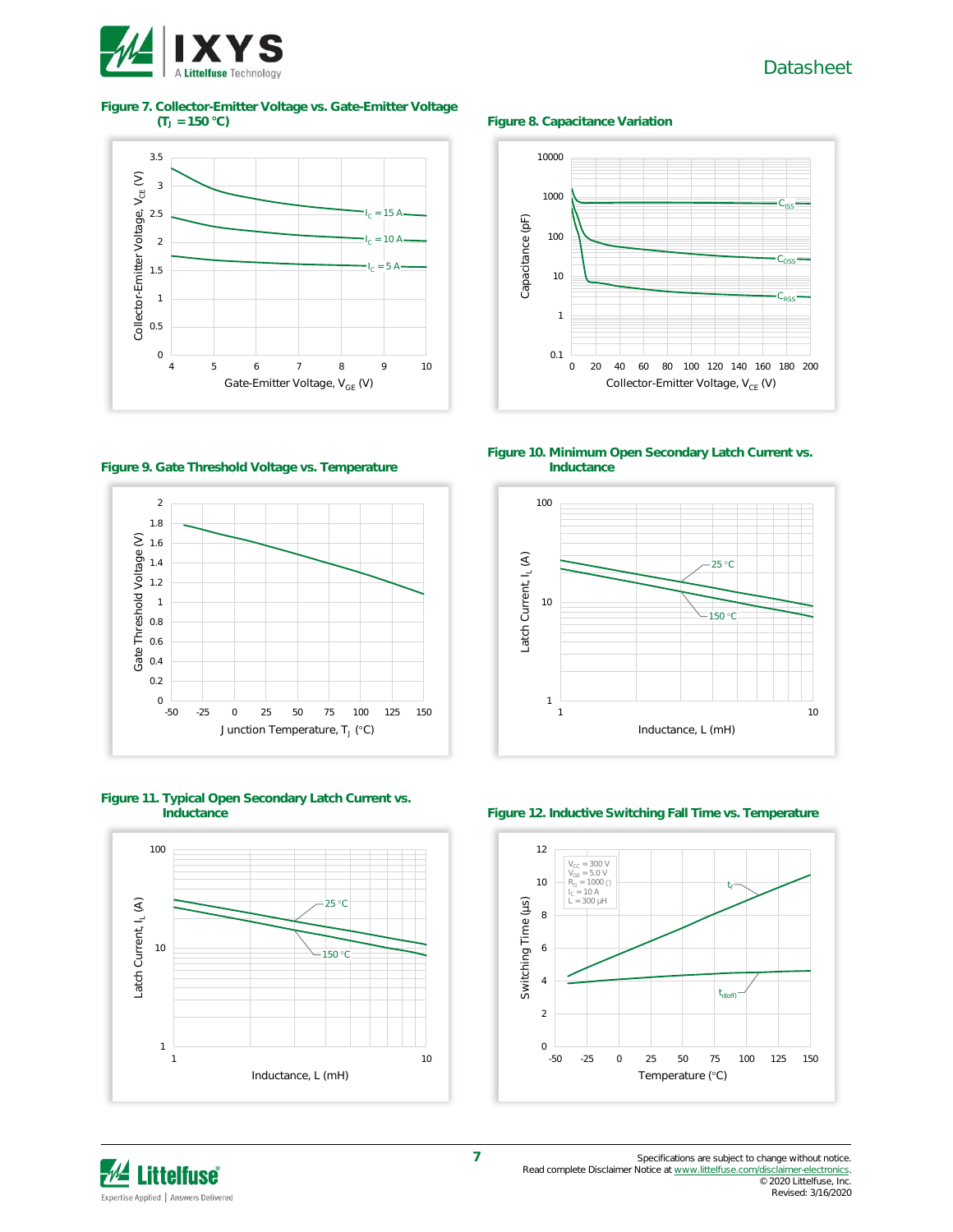

### **Figure 13. Single Pulse Safe Operating Area**

**(Mounted on an Infinite Heatsink at T<sup>A</sup> = 25 °C)**



### **Figure 15. Pulse Train Safe Operating Area (Mounted on an Infinite Heatsink at T<sup>A</sup> = 25 °C)**





### **Figure 14. Single Pulse Safe Operating Area (Mounted on an Infinite Heatsink at T<sup>A</sup> = 125 °C)**



### **Figure 16. Pulse Train Safe Operating Area (Mounted on an Infinite Heatsink at T<sup>A</sup> = 125 °C)**



**Figure 17. Circuit Configuration for Short Circuit Test 1 Figure 18. Circuit Configuration for Short Circuit Test 2**



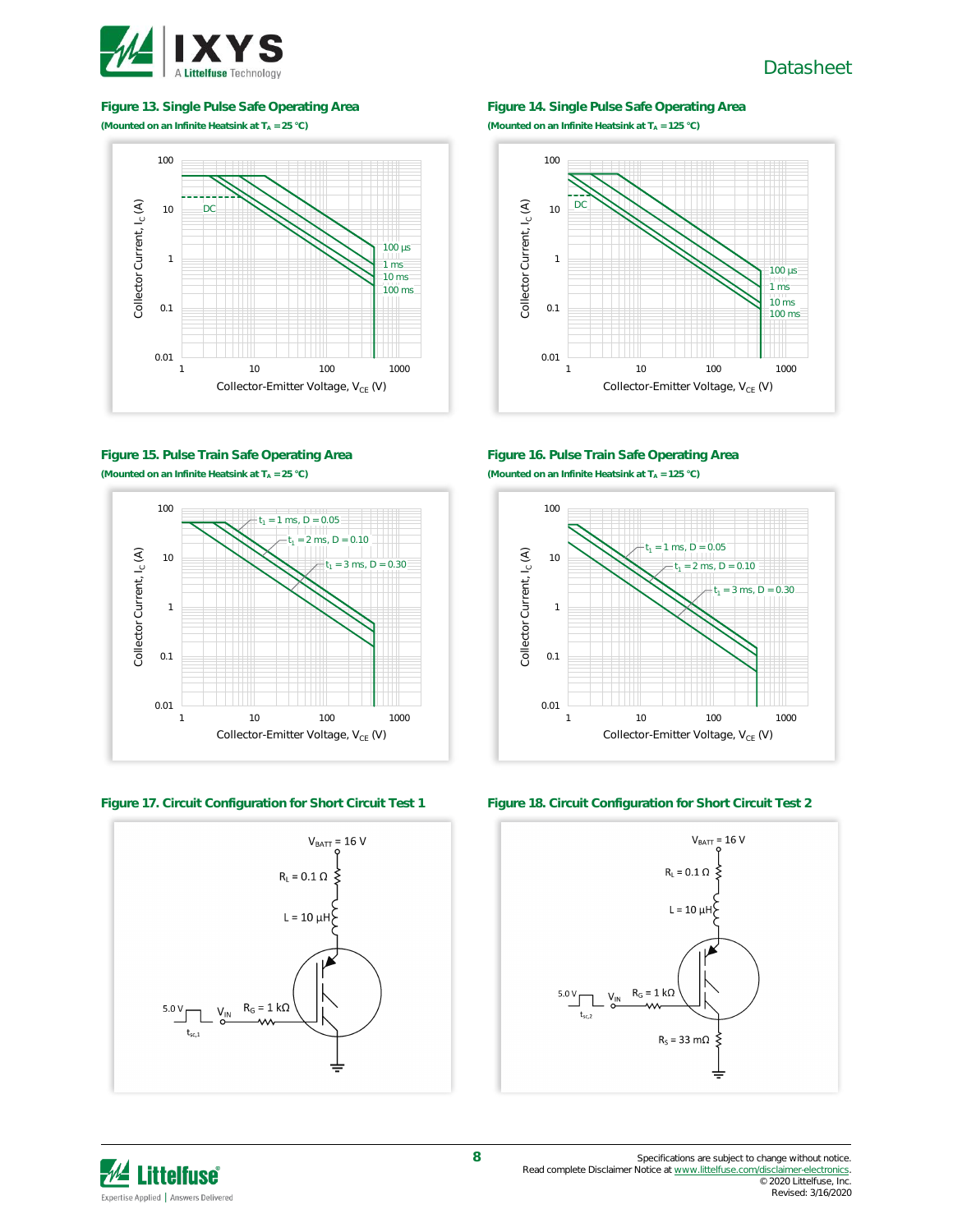

Datasheet

### **Figure 19. Transient Thermal Resistance**

**(Non-normalized Junction-Ambient mounted on minimum pad area)**



### **10. Package Dimensions**



**Recommended Solder Pad Layout: Notes:**



- 1. DIMENSIONING & TOLERANCEING CONFIRM TO ASME Y14.5M-1994.
- 2. ALL DIMENSIONS ARE IN MILLIMETERS. ANGLES ARE IN DEGREES.
- 3. HEAT SINK SIDE FLASH IS MAX. 0.8mm .
- 4. RADIUS ON TERMINAL IS OPTIONAL.

|                | Millimeters  |          |              |  |  |
|----------------|--------------|----------|--------------|--|--|
| Symbol         | Min          | Nom      | Max          |  |  |
| A              | 2.18         |          | 2.38         |  |  |
| A1             | 0.00         |          | 0.13         |  |  |
| b              | 0.63         |          | 0.89         |  |  |
| b <sub>2</sub> | 0.72         |          | 1.14         |  |  |
| b <sub>3</sub> | 4.57         |          | 5.46         |  |  |
| $\mathsf C$    | 0.46         |          | 0.61         |  |  |
| c2             | 0.46         |          | 0.61         |  |  |
| D              | 5.97         |          | 6.22         |  |  |
| D1             | 5.45         |          | 5.85         |  |  |
| Ε              | 6.35         |          | 6.73         |  |  |
| E1             | 5.14         |          | 5.54         |  |  |
| е              |              | 2.29 BSC |              |  |  |
| Н              | 9.40         |          | 10.41        |  |  |
| L              | 1.40         |          | 1.78         |  |  |
| L1             |              | 2.90 REF |              |  |  |
| L2             |              | 0.51 BSC |              |  |  |
| L3             | 0.89         |          | 1.27         |  |  |
| L4             | ÷,           |          | 1.01         |  |  |
| Ζ              | 3.93         |          |              |  |  |
| θ              | $0^{\circ}$  |          | $10^{\circ}$ |  |  |
| $\theta$ 1     | $0^{\circ}$  |          | $10^{\circ}$ |  |  |
| $\theta$ 2     | $10^{\circ}$ |          | 20°          |  |  |
| $\theta$ 3     | $0^{\circ}$  |          | $10^{\circ}$ |  |  |
| $\theta$ 4     | $0^{\circ}$  |          | $10^{\circ}$ |  |  |